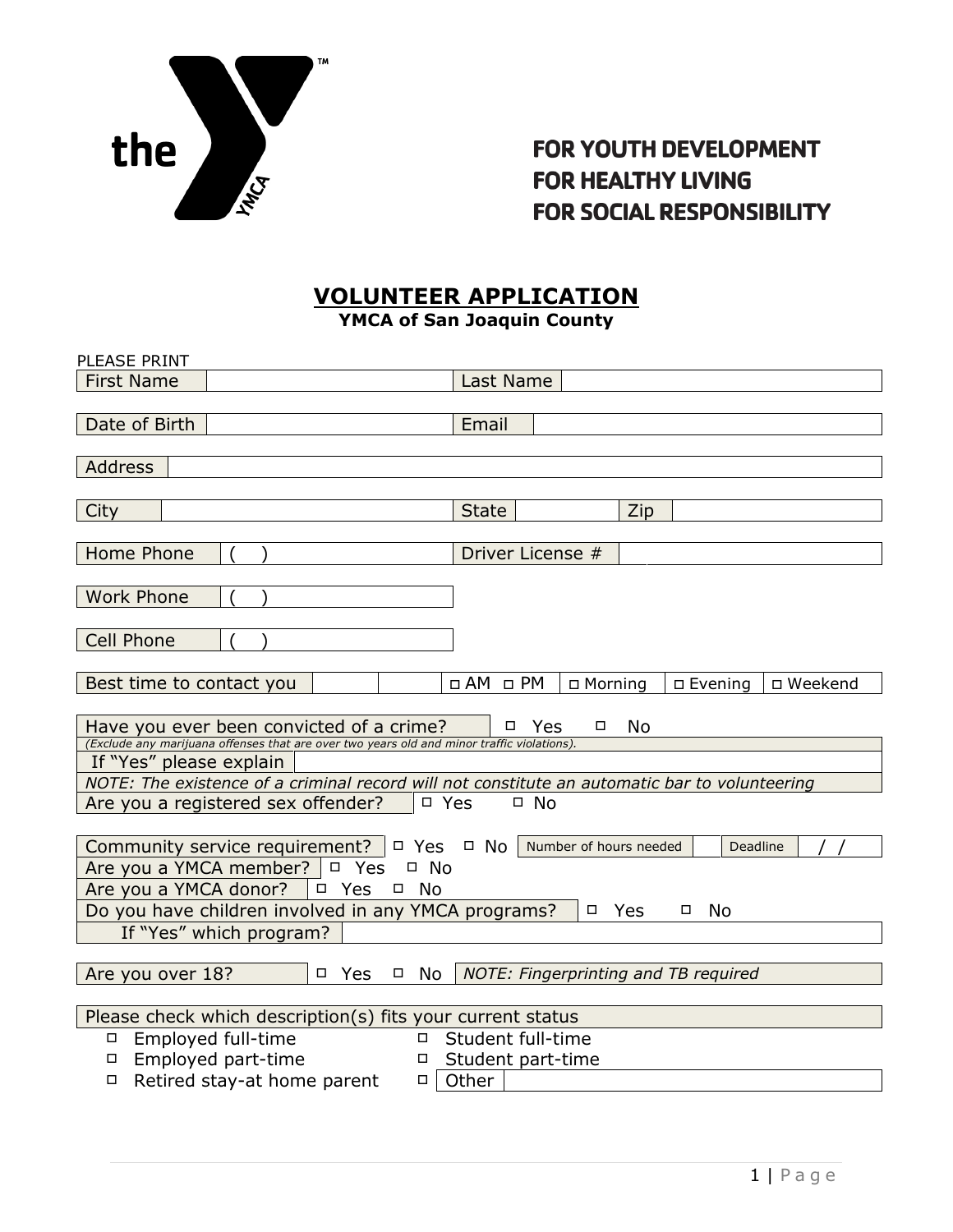

Why would you like to volunteer for the YMCA?

What do you hope to gain from volunteering?

Please check how you learned about volunteering at the YMCA of San Joaquin County Member YMCA YMCA Website YMCA Staff/Volunteer Third Party Website (i.e. VolunteerMatch.org) 미 Referral | 미 Other

|                         | In what areas (interest) of the YMCA would you like to volunteer? (check all that apply) |
|-------------------------|------------------------------------------------------------------------------------------|
| □ Office Assistant      | □ Fund-Raising                                                                           |
| $\Box$ Preschool        | $\Box$ K8                                                                                |
| $\Box$ Teen             | $\Box$ Aquatics                                                                          |
| $\Box$ Youth Sport(s)   | □ Family Program                                                                         |
| □ YMCA Ambassador       | $\Box$ Coach                                                                             |
| □ Group Exercise        | □ Guest Speaker                                                                          |
| $\Box$ Research         | □ Day Camp/Summer Camp                                                                   |
| $\Box$ Adult Program(s) | $\Box$ Event(s)                                                                          |
| $\Box$ Other            |                                                                                          |

| Please circle the time(s) you are available to volunteer                       |             |            |            |            |            |            |
|--------------------------------------------------------------------------------|-------------|------------|------------|------------|------------|------------|
| <b>MON</b>                                                                     | <b>TUES</b> | <b>WED</b> | <b>THU</b> | <b>FRI</b> | <b>SAT</b> | <b>SUN</b> |
| Morning (Open-12:00pm)<br>Evening (6:00pm-Close)<br>Afternoon (12:00pm-6:00pm) |             |            |            |            |            |            |
| morning                                                                        | morning     | morning    | morning    | morning    | morning    | morning    |
| afternoon                                                                      | afternoon   | afternoon  | afternoon  | afternoon  | afternoon  | afternoon  |
| evening                                                                        | evening     | evening    | evening    | evening    | evening    | Evening    |

How many days would you like to volunteer? **Comments** 

Special Certificates/Licenses/Qualifications/Degrees (related or other)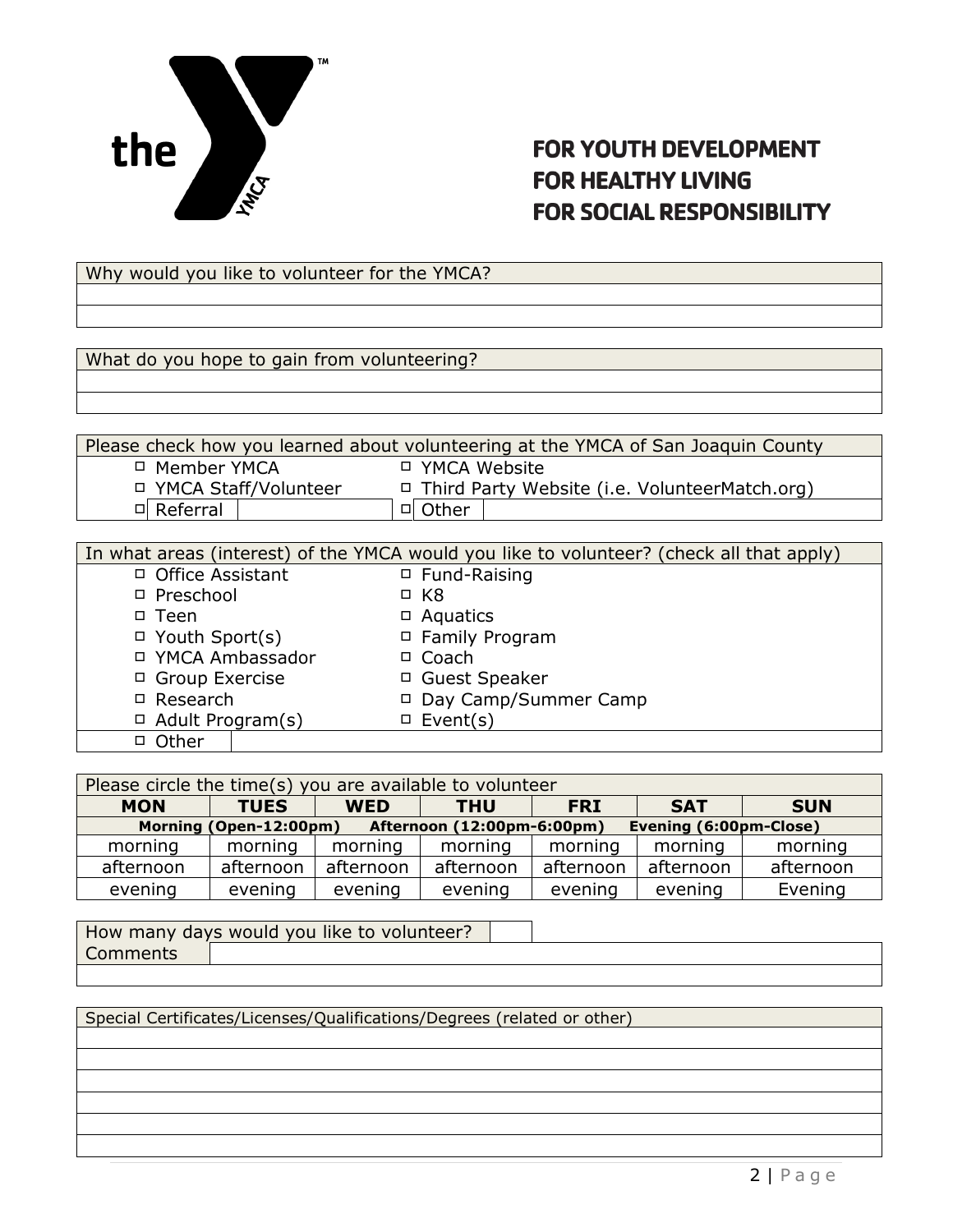

| <b>Employment Information</b>                                                                              |  |                   |              |                     |  |
|------------------------------------------------------------------------------------------------------------|--|-------------------|--------------|---------------------|--|
| Please indicate if you are retired or unemployed. Note: Work experience is not a requirement to volunteer. |  |                   |              |                     |  |
| <b>EMPLOYER</b>                                                                                            |  | <b>SUPERVISOR</b> | <b>PHONE</b> | Dates of Employment |  |
|                                                                                                            |  |                   |              |                     |  |
|                                                                                                            |  |                   |              |                     |  |

| Volunteer Information                                 |                                             |  |              |                           |  |
|-------------------------------------------------------|---------------------------------------------|--|--------------|---------------------------|--|
| Please list current or previous volunteer experience. |                                             |  |              |                           |  |
|                                                       | ORGANIZATION   ROLE/EXPERIENCE   SUPERVISOR |  | <b>PHONE</b> | Dates of<br>VOLUNTEERING? |  |
|                                                       |                                             |  |              |                           |  |
|                                                       |                                             |  |              |                           |  |

| Academic Information                                                                          |  |  |  |  |
|-----------------------------------------------------------------------------------------------|--|--|--|--|
| NOTE: Formal Education is not a requirement to volunteer. We welcome experience of all kinds. |  |  |  |  |
| COURSE OF STUDY/DEGREE<br>NAME OF SCHOOL   LOCATION<br>LEVEL COMPLETED                        |  |  |  |  |
|                                                                                               |  |  |  |  |
|                                                                                               |  |  |  |  |

| Personal References (REQUIRED) |                                                                                                                      |                                                                                            |  |  |  |
|--------------------------------|----------------------------------------------------------------------------------------------------------------------|--------------------------------------------------------------------------------------------|--|--|--|
|                                | NOTE: The YMCA checks references on all volunteers, as such the following information is required of all applicants. |                                                                                            |  |  |  |
| <b>NAME</b>                    | <b>PHONE</b>                                                                                                         | <b>RELATIONSHIP TO</b><br><b>HOW LONG HAVE YOU</b><br>E-MAIL<br>KNOWN THIS PERSON?<br>YOU? |  |  |  |
|                                |                                                                                                                      |                                                                                            |  |  |  |
|                                |                                                                                                                      |                                                                                            |  |  |  |

| PROFESSIONAL REFERENCES |              |        |                                |                                                |  |
|-------------------------|--------------|--------|--------------------------------|------------------------------------------------|--|
| <b>NAME</b>             | <b>PHONE</b> | E-MAIL | <b>RELATIONSHIP TO</b><br>YOU? | <b>HOW LONG HAVE YOU</b><br>KNOWN THIS PERSON? |  |
|                         |              |        |                                |                                                |  |
|                         |              |        |                                |                                                |  |

#### Agreement

I hereby certify that all answers and statements made on this application are complete and true to the best of my knowledge. I am not a pedophile or child molester and have not been convicted of either. I understand that any misleading, misrepresentation and/or omission of information will cause this application to be rejected and will be grounds for discharge. I further understand that final volunteerism is based on completion of all volunteer screening requirements and procedures, including interview(s), reference checks, verifications, physical examination and fingerprinting.

I authorize all organizations and persons named on this application to give information about me and I hereby release them of all liability. I have carefully read and understand this application and, by my signature on this application, consent to the release of consumer or investigative consumer reports (fingerprints) to the YMCA in conjunction with my application for volunteering. I further understand that any and all information contained in my volunteer application or otherwise